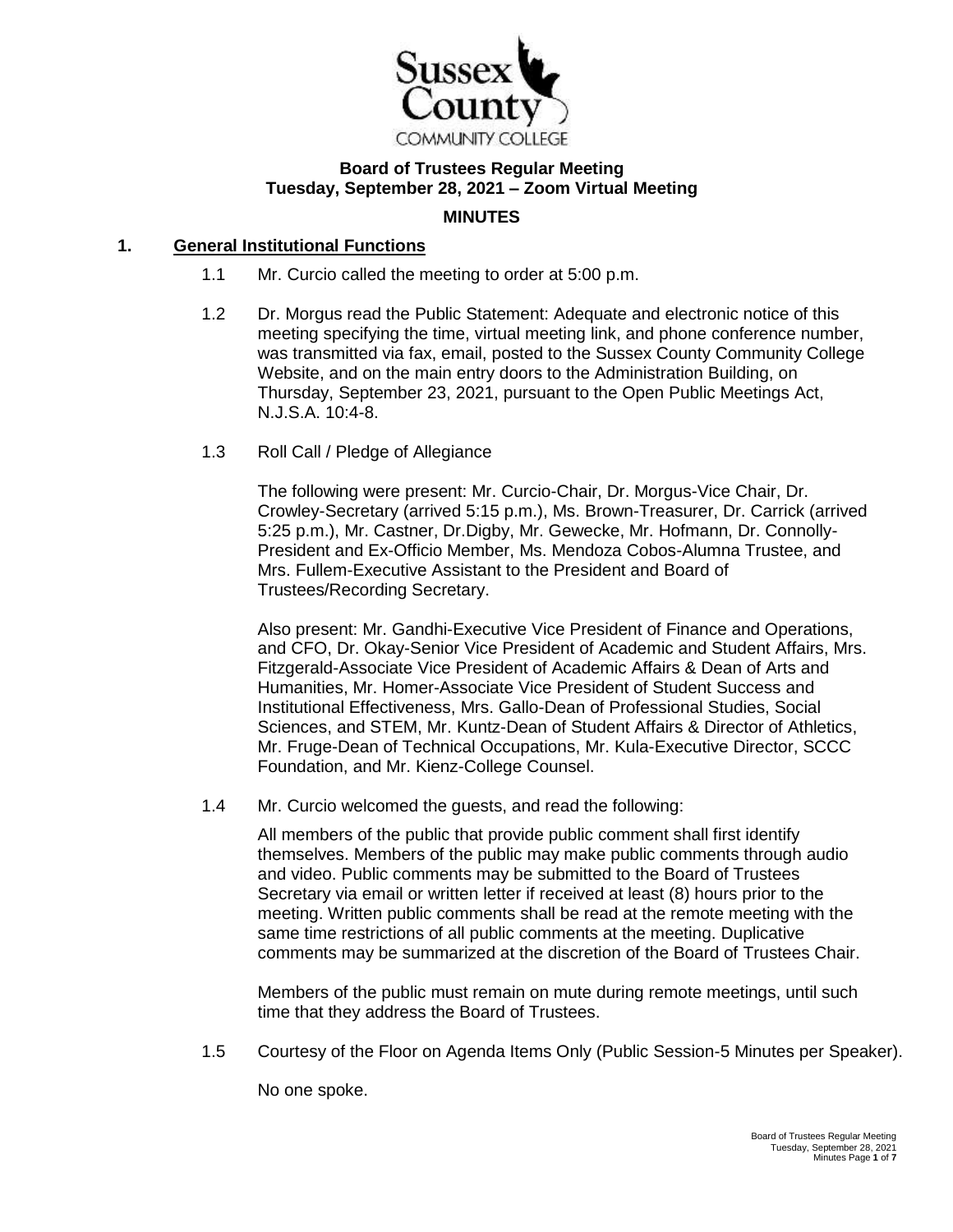- 1.6 Approval/Acceptance of Minutes
	- 1.6.1 Minutes from the Tuesday, July 27, 2021, Regular Meeting. (Resolution No. GI09282021-1)

Dr. Morgus moved to approve minutes from the Tuesday, July 27, 2021 Regular Meeting. Ms. Brown seconded the motion. Motion carried unanimously.

- 1.6.2 Acknowledgment of Receipt of Committee Meeting Minutes Tuesday, September 21, 2021. (Resolution GI09282021-2)
	- Personnel and Curriculum Committee
	- Audit and Policy Committee
	- Finance and Facilities Committee

Dr. Morgus moved to acknowledge receipt of committee meeting minutes as noted above. Mr. Hofmann seconded the motion. Motion carried unanimously.

1.7 Approval of New SCCC Mission Statement. (Resolution No. GI09282021-3)

Dr. Digby moved to approve the new Sussex County Community College Mission Statement. Dr. Morgus seconded the motion.

Roll call vote: Ms. Brown, Mr. Castner, Dr. Digby, Mr. Gewecke, Mr. Hofmann, Dr. Morgus, and Mr. Curcio voted yes. Dr. Carrick and Dr. Crowley were not yet on the Zoom. Motion carried unanimously.

#### **2. Consent Agenda – ACTION/RC**

Item 2.5.5 was removed from the Consent Agenda for a separate vote.

The President recommends items 2.1 - 2.5 for Board approval, as brought forth after discussion and review by Board Committees:

- 2.1 Approval of Personnel Items
	- 2.1.1 August/September 2021 Personnel Actions. (Resolution No. P09282021-1)
- 2.2 Approval of Curriculum Items
	- 2.2.1 2021-2022 Academic Calendar. (Resolution No. CI09282021-1)
- 2.3 Approval of Policy Items

The Following Policies are Being Presented for 3-Year Review:

- 2.3.1 Policy No. 401.8 Tuition and Fees (Resolution No. AP09282021-1)
- 2.3.2 Policy No. 401.9 Annual Audit (Resolution No. AP09282021-2)

The Following New Policies are Being Presented for Approval:

2.3.3 Policy No. 401.10 Cash Management (Resolution No. AP09282021-3)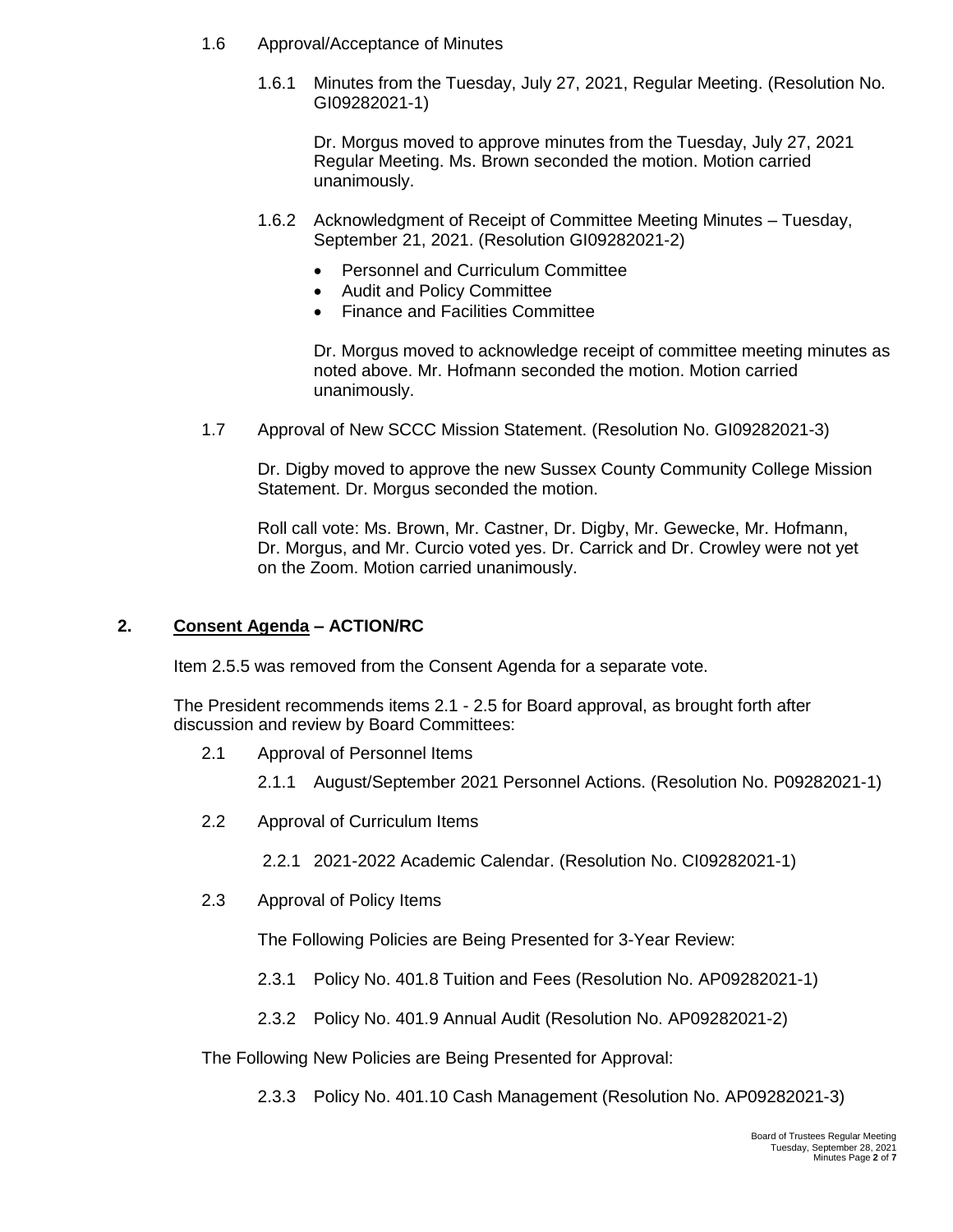- 2.3.4 Policy No. 508.6 Student-Athlete Insurance (Resolution No. AP09282021-4)
- 2.4 Approval of Finance Items
	- 2.4.1 July/August 2021 Purchases Over \$10k Report. (Resolution No. BFF09282021-1)
	- 2.4.2 Athletic Insurance Price Increase for Fiscal Years 20/21 and 21/22. Fiscal Year 20/21 Additional Cost \$55,000 (\$110,842 total) Fiscal Year 21/22 Total Cost \$99,820 + \$19,737 (excess coverage) + \$25,000 estimated deductible costs - Total \$144,557. (Opex Funded) (Resolution No. BFF09282021-2)
	- 2.4.3 Higher One (Transact) for Tuition Payment Software in the Amount of \$71,627.05, for One Year, 8/1/21-7/31/22 (OPEX Funded). (Resolution No. BFF09282021-3)
	- 2.4.4 Agreement with Passaic County Community College to Provide Associate of Applied Science in Nurse Education courses at Sussex County Community College per two year contract: Cost FY22 \$115,000 / FY23 \$125,000 (OPEX Funded). (Resolution No. BFF09282021-4)
- 2.5 Approval of Facilities Items
	- 2.5.1 Architectural Services for HVAC Upgrades to Buildings B/C and L. HQW Architects, as Follows (Cares Act Funded). (Resolution No. BFF09282021-5)

#### **Building B/C**

| <b>Basic Architectural Services:</b> |    | \$73,000  |
|--------------------------------------|----|-----------|
| Structural Engineering up to:        |    | 10,000    |
| Construction Management up to:       |    | 7,500     |
|                                      |    | 90,500    |
| <b>Building L</b>                    |    |           |
| <b>Basic Architectural Services:</b> |    | \$72,500  |
| <b>Boiler Replacement:</b>           |    | \$12,600  |
| Commissioning:                       | S. | 19,500    |
| Structural Engineering up to:        |    | 10,000    |
| Construction Management up to:       |    | 7,500     |
|                                      |    | \$122,100 |

- 2.5.2 Snap-On Automated Tool Control System in the Amount of \$45,474.60 (Perkins Funded). (Resolution BFF09282021-6)
- 2.5.3 Agricultural Program Equipment from Storr Tractor Company in the Amount of \$57,747.33 (Perkins Funded). (Resolution No. BFF09282021-7)
- 2.5.4 Multi-Process Power Wave Welding Equipment from Airgas USA, in the Amount of \$24,260.00 (Perkins Funded). (Resolution No. BFF09282021-8)
- 2.5.5 (Removed from Consent Agenda for separate vote) Renovations to 2nd Floor Building D Restrooms to Aero Plumbing & Heating Co., in the Amount of \$144,000 (Chapter 12 Funded). ( Resolution No. BFF09282021-9)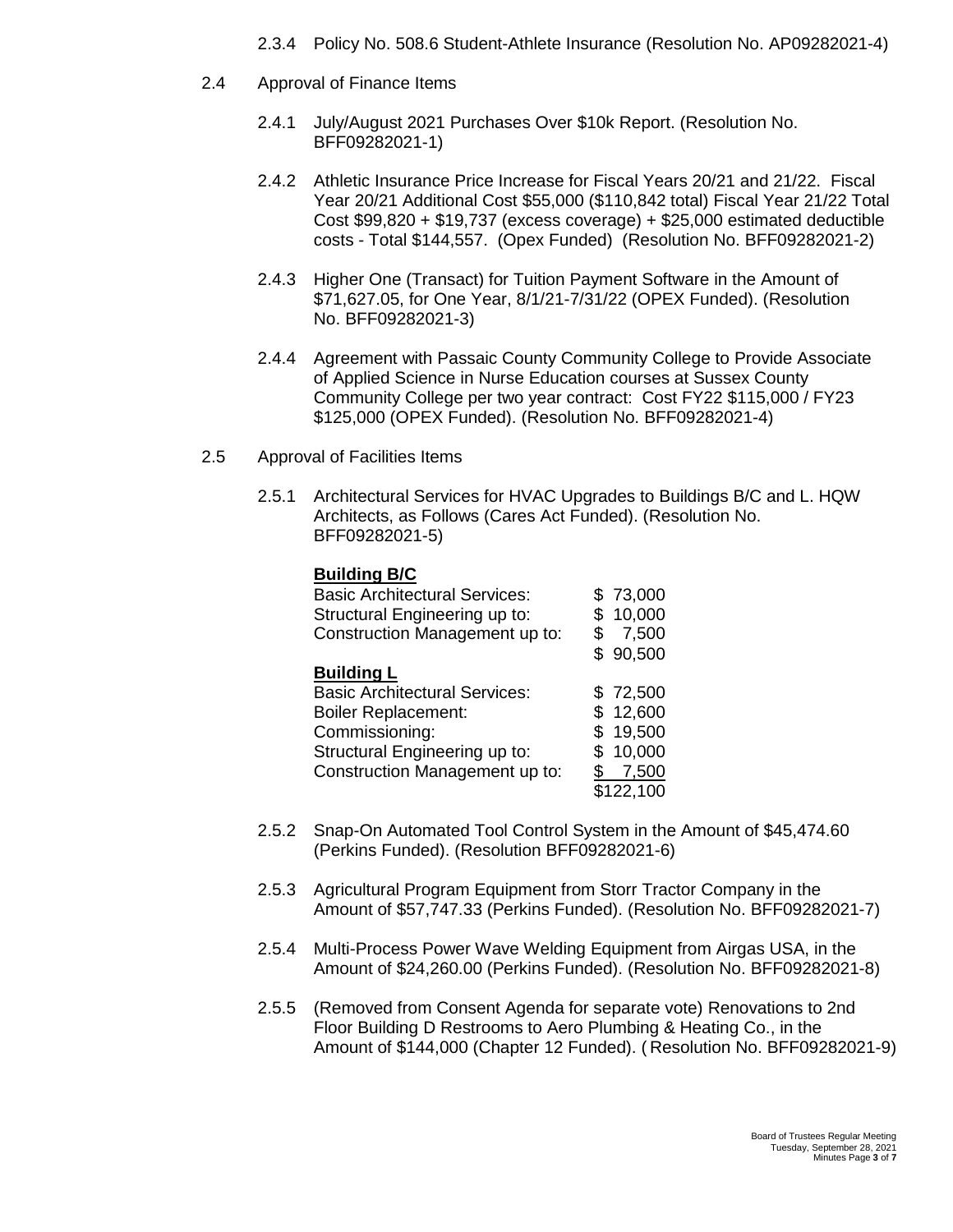2.5.6 Audio Visual Maintenance Support Agreement with Premier HT Inc. for Crestron Audio Visual Hardware, 3-Years, as Follows (OPEX Funded). (Resolution No. BFF09282021-10)

Year 1 - \$36,000 Year 2 - \$35,000 Year 3 - \$30,000

- 2.5.7 Additional UVC Lighting from Generations Services, in the Amount of \$52,400 (Cares Act Funded). (Resolution No. BFF09282021-11)
- 2.5.8 Frankoski Construction: Change order requested by SCCC to connect water and sewer utilities to the McGuire Campus Building B in conjunction with the Culinary renovations project: CO Proposal 3(a) install new water/sewer utility connections \$84,088 ( Chapter 12 Funded). (Resolution No. BFF09282021-12)

Ms. Brown moved to approve the Consent Agenda (with item 2.5.5 removed and voted on separately). Dr. Morgus seconded the motion.

Roll call vote: Ms. Brown, Mr. Castner, Dr. Digby, Mr. Gewecke, Mr. Hofmann, Dr. Morgus, and Mr. Curcio voted yes. Motion carried unanimously.

Separate Vote:

2.5.5 (Removed from Consent Agenda for separate vote) Renovations to 2nd Floor Building D Restrooms to Aero Plumbing & Heating Co., in the Amount of \$144,000 (Chapter 12 Funded). (Resolution No. BFF09282021-9)

Dr. Morgus moved to approve renovations to the second floor building D restrooms, as noted above. Mr. Hofmann seconded the motion.

Roll call vote: Ms.Brown, Mr. Castner, Dr. Digby, Mr. Hofmann, Dr. Morgus, and Mr. Curcio voted yes. Mr. Gewecke abstained from the vote. Motion carried.

## **3**. **Finance – ACTION/RC**

3.1 Recommendation: Acknowledgement of Receipt and Review of Financial Statements – August 31, 2021 Two Months YTD FYE June 30, 2022. (Resolution No. GI09282021-4)

Mr. Gandhi presented the financials, including: Credit Hours, Income Statement, Major Revenue Variances to Budget and LYR, Revenue (Student/Support), Expenses, Major Expense Variances to Budget and LYR, and Operating Statement.

Ms. Brown moved to acknowledge receipt and review of financial statements, as noted above. Dr. Morgus seconded the motion.

Roll call vote: Ms. Brown, Mr. Castner, Dr. Digby, Mr. Gewecke, Mr. Hofmann, Dr. Morgus, and Mr. Curcio voted yes. Motion carried unanimously.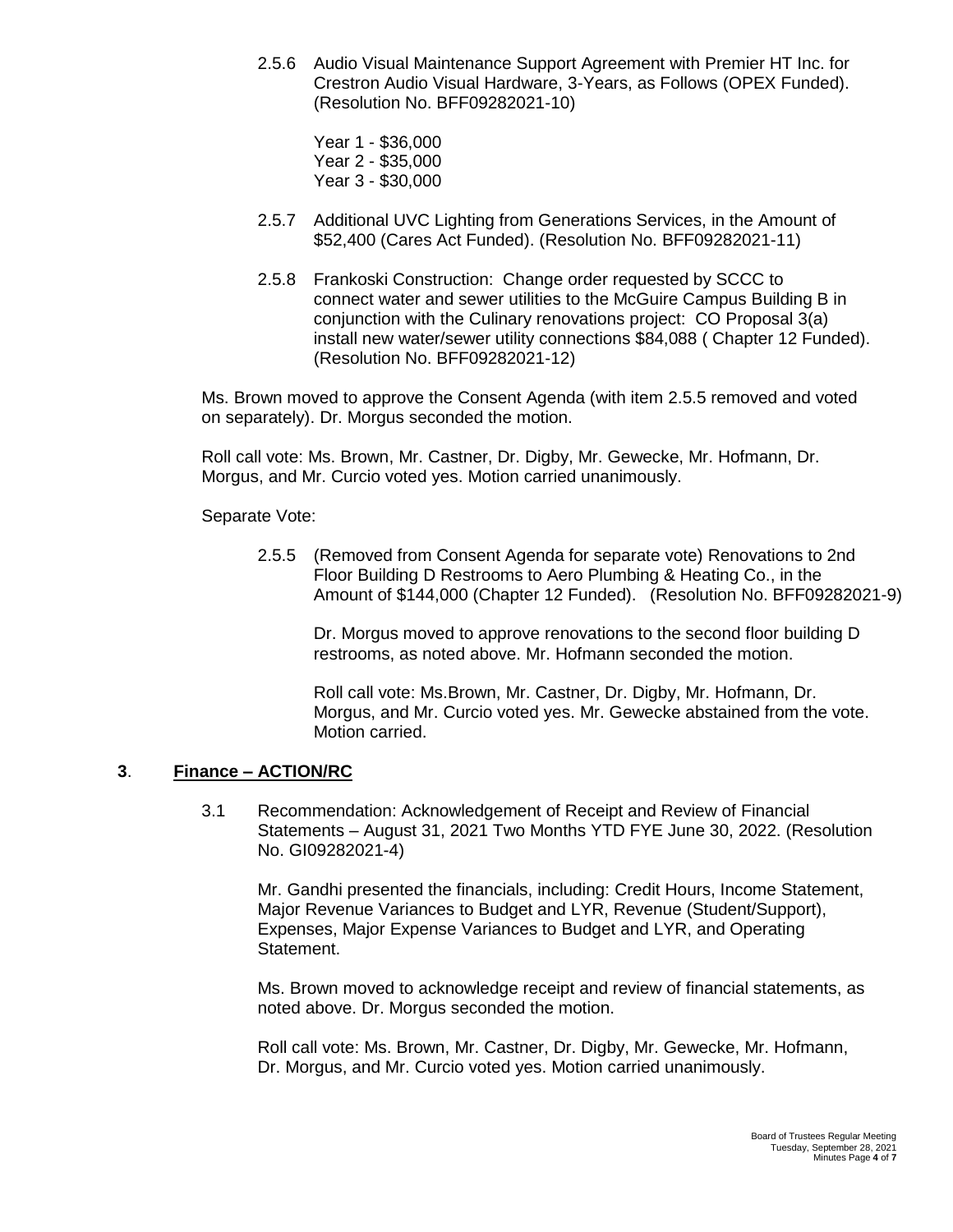#### **4. Reports**

4.1 The Correspondence File was received, reviewed, and filed.

## **5. Presentations** – None This Month

#### **6. Courtesy of the Floor on General Matters** (Public Session-5 Minutes per Speaker)

Dr. Balzano addressed the Board of Trustees, with his written copy sent to the Recording Secretary in advance. It reads:

"Address to the Board of Trustees, via Zoom, September 28, 2021, regarding Mediation for Contract Negotiations for American Federation of Teachers Locals #4780 (the Faculty Union), #6374 (the Professional Staff Union), and Sussex CCC Chapter #2222 (the Adjunct Faculty Union). 9/28/21, 1:00 pm"

I am Dr. Anthony Balzano, Professor of Anthropology & Sociology, speaking on behalf of AFT Local 4780 (the Faculty Union), AFT Local 6374 (the Professional Staff Union), and the Sussex CCC chapter of AFT Local 2222 (the Adjunct Faculty Union).

A new semester has begun at SCCC with half of our students back on campus and many faculty still being challenging with and meeting the demands of online learning.

When the Covid pandemic hit during Spring 2020, the college pivoted most of our classes online. However, we feel as a group that everyone continued to provide quality education and educational services.

For a large number of the staff at SCCC, this meant learning a new way to communicate. For faculty, it meant becoming proficient in new learning methodologies and techniques of Canvas and online learning. As a result, we spent fall 2020 and spring 2021 semesters discovering even more robust means to utilize Canvas.

All needed to rearrange our homes to provide a quiet space to simulate a classroom environment to deliver our course content, ensuring the student's education never missed a beat.

Some of us were on campus for 2020-2021, risking our health to deliver quality science and laboratory experiences.

It meant updating their home computers for faculty and staff, sometimes printing documents incurring costs to staff and faculty. Many faculty and staff continued to be fully present for our students while balancing the demands for homeschooling and caring for their children. They also needed to learn new ways to interact with teachers, family, and friends. Yet, we took it all in stride and celebrated the fact that we were still providing quality education and, in some cases, moral support amid the pandemic.

Beginning in Spring 2021, dislodged by a year of change, contract negotiations began for the union groups on campus.

However, the professional staff, the adjunct faculty, and the full-time faculty have reached an impasse and are filing for mediation with the NJ Public Employees Relation Commission. Approximately 45 full-time employees and 200 part-time employees have returned to the fall 2021 semester without a new contract. So naturally, we are not happy about this.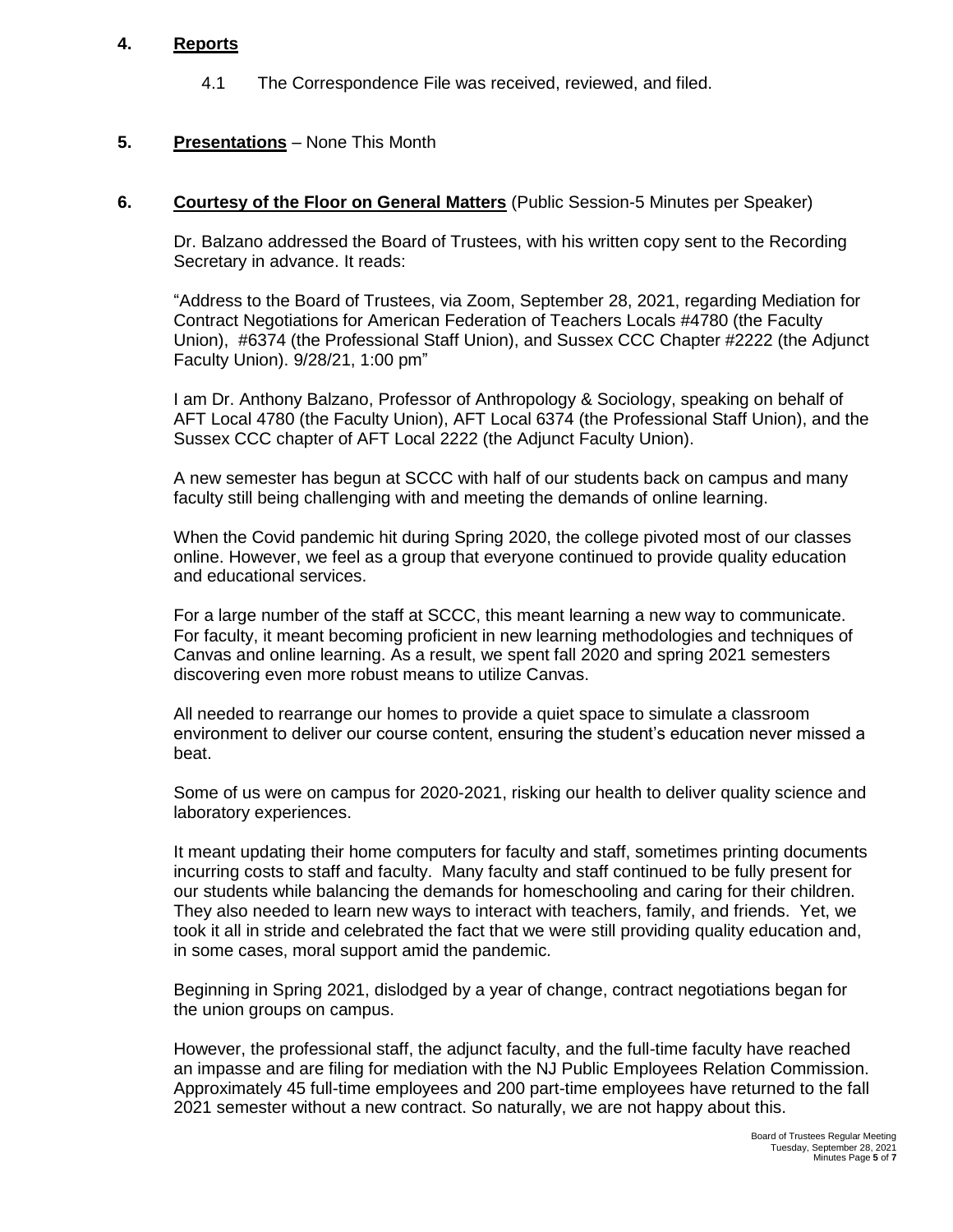The issues at hand are essentially about respect for our work and acknowledgment of our contributions.

These cost nothing. Are the Trustees aware of the demeanor expressed by your representative at the table? Regarding funding academic instruction related to our working conditions, there is more spent on nonacademic projects, 37% of the fiscal year 2020 Chapter 12 funds of \$9.7 million, versus 5% of these funds on academic instructional delivery. Are the Trustees aware of these disparities? Furthermore, there are glaring inequities in 2018-2021 salary raises of between 3.7% and 29.8% for 12 of 24 select supervisory non-union administrative personnel versus 2% or less over those same years for the average unionized employees. Are the Trustees aware of these inequities?

We have not met your representative, as mutually agreed upon, for over two months. During this time, we assessed our situations and the issues under dispute.

As such, we, the negotiators for the unions without contracts, are here to invite the Trustees back to the table to forego working through the New Jersey PERC mediator.

We are confident that we can quickly resolve negotiations conducted with mutual respect and a fresh perspective without assistance from the outside.

Please contact our AFT-NJ representative Richard Gomes if with any questions. Thank you for your time."

#### **8. Other Business**

#### **Discussion / Reports / Announcements:**

8.1 Appointment of Nominating Committee. (Resolution No. GI09282021-5)

Mr. Curcio noted that according to the Sussex County Community College Board of Trustee By-Laws, at the regular Board meeting in September, the Chair shall appoint an Ad Hoc Nominating Committee composed of a Chair and at least two Trustees. Mr. Curcio appointed:

Dr. Carrick as Chair of the Nominating Committee along with Trustee Members Mrs. Fox, Dr. Digby, and Mr. Hofmann.

He asked Trustees if they had an interest in becoming an Officer of the Board, to officially inform the Chair of the Nominating Committee.

He further stated that the Committee will entertain all Trustee requests to become an officer, and present a slate of Officers to the full Board at the Regular Board meeting in October.

The election of Officers shall be held at the November meeting (Annual Reorganization Meeting). Nominations from the floor can be made at the November meeting. No member of the Nominating Committee can be nominated by the Committee but can be nominated from the floor at the November meeting.

- 8.2 Trustee Activity Update None this month.
- 8.3 Alumni Trustee Report None this month.